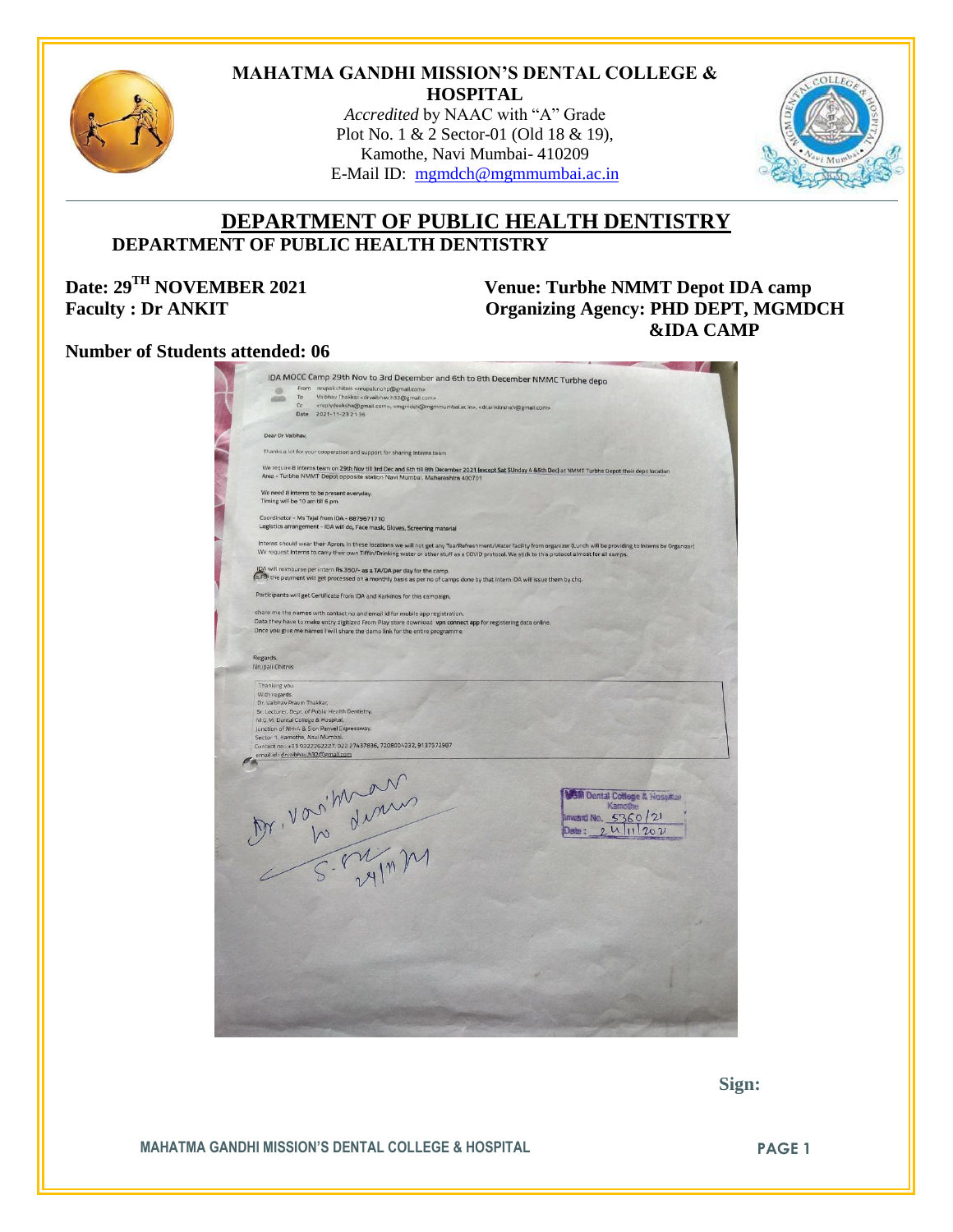#### **Summary:**

**Assessment of Oral Health Status and Treatment need of patients at NMMT Bus Depot Turbhe.**

 MGM Dental College constantly takes efforts of extending the oral health care to the community. The oral care initiative was also extended to patients at **NMMT Bus Depot Turbhe** the intention of creating awareness and providing oral health care to the patients.

### **Aim and objective:**

- 1. To assess the oral health status of patients and to provide necessary Dental treatment.
- 2. To educate them and create awareness about oral health.

#### **Method**:

A type III examination was carried out with the use of mouth mirror and probe in day light. All the patients were assessed for oral health status and were explained the need to get the problems corrected. The patients were made aware of the existing dental problems and preventive measures were explained.

**Observations:** A totalof 58 patients were examined for various dental problems. Those requiring extensive treatment were referred to MGM Dental College and Hospital, Kamothe.

| <b>Condition</b> | No. of      | <b>Percentage</b> |
|------------------|-------------|-------------------|
|                  | individuals | $\frac{6}{10}$    |
| Dental caries    | 24          | 41.3%             |
| Gingivitis       | 16          | 27.5%             |
| Missing          | 12          | 20.6%             |
| Malocclusion     |             | $10.3\%$          |

#### **1 Oral health status:**



#### **Interpretation and conclusion:**

**Dental caries is the most common problem among the patients followed by Gingivitis Oral health education and prevention strategies should be implemented in order to reduce the disease burden among these patients.**

 **Sign:**

**MAHATMA GANDHI MISSION'S DENTAL COLLEGE & HOSPITAL PAGE 2**